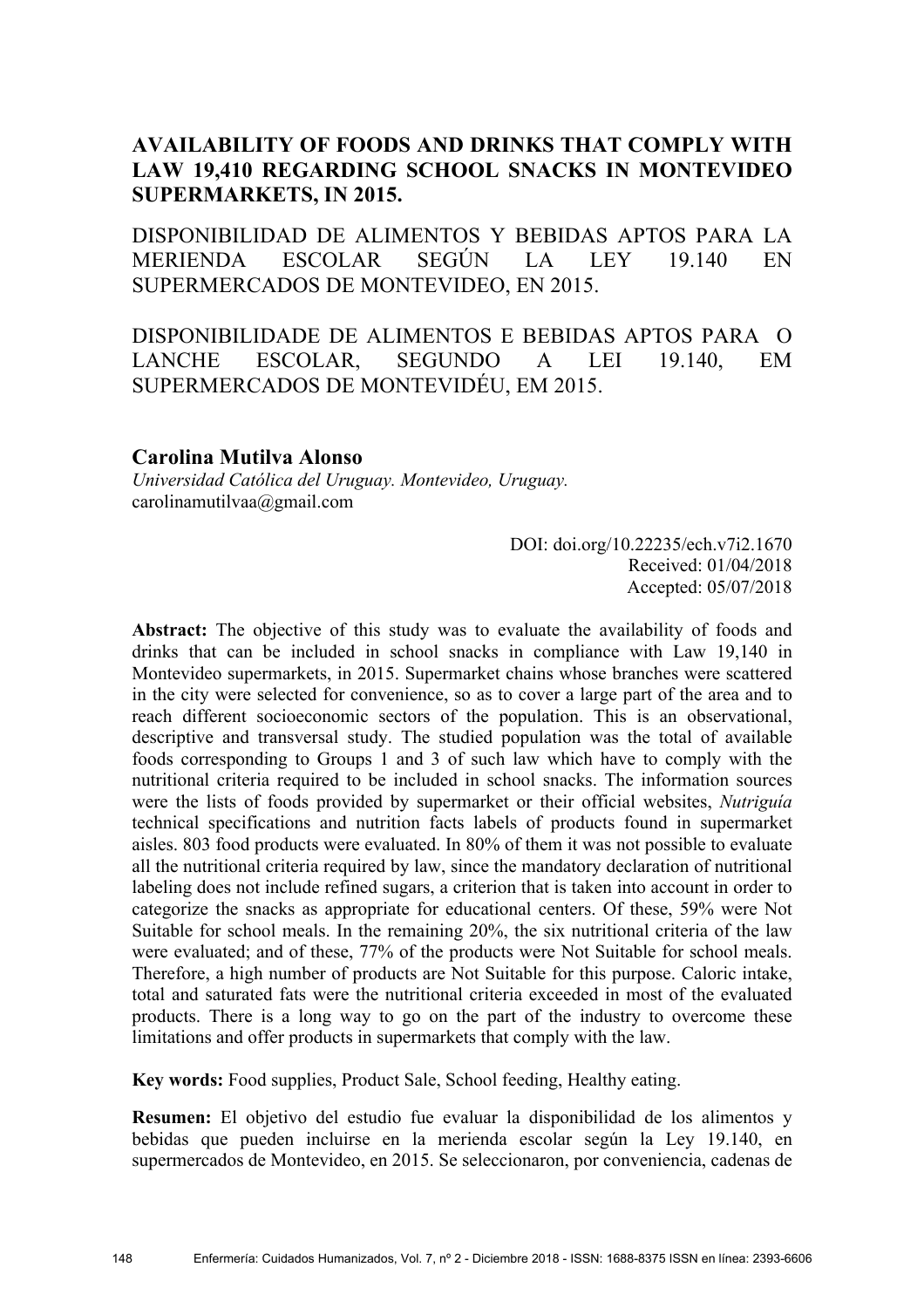supermercados cuyas sucursales estuviesen distribuidas en la ciudad, de manera de abarcar gran parte de la superficie y alcanzar sectores de la población de diverso nivel socioeconómico. Es un estudio observacional, descriptivo y transversal. La población de estudio fue el total de los alimentos ofertados, correspondientes al Grupo 1 y 3 de la ley, que deben cumplir con los criterios nutricionales exigidos para incluirse en la merienda escolar. Las fuentes de información fueron las listas de los alimentos ofertados provistas por los supermercados o sus sitios web oficiales, fichas técnicas de Nutriguía, y rotulados nutricionales de productos de las góndolas. Se evaluaron 803 productos alimenticios. En el 80% de los casos no se pudo evaluar la totalidad de los criterios nutricionales exigidos por la ley, debido a que la declaración obligatoria del rotulado nutricional no incluye azúcares refinados, criterio que sí se tiene en cuenta para categorizar las meriendas como adecuadas para los centros educativos. De éstos, el 59% fueron No Adecuados para la merienda escolar. En el 20% restante, se evaluaron los seis criterios nutricionales de la ley; y de ellos, el 77% de los productos fueron No Adecuados para la merienda escolar. Existe por lo tanto, una elevada proporción de productos No Adecuados para este destino. El aporte calórico, las grasas totales y las saturadas fueron los criterios nutricionales excedidos en la mayoría de los productos evaluados. Hay un largo camino por recorrer por parte de la industria para superar estas limitantes y contar con una oferta de productos acordes a la ley.

**Palabras clave:** Oferta, Venta de productos, Merienda, Alimentación saludable.

**Resumo:** O objetivo do estudo foi avaliar a disponibilidade dos alimentos e das bebidas que podem ser incluídos no lanche escolar segundo a Lei 19.140, em supermercados de Montevidéu, em 2015. Foram selecionadas, por conveniência, cadeias de supermercados cujas sucursais estivessem distribuídas na cidade, de forma de abranger grande parte da superfície e atingir setores da população de diferentes níveis sócioeconômicos. Estudo observacional, descritivo e transversal. A população de estudo foi o total dos alimentos oferecidos, correspondentes ao Grupo 1 e 3 da lei, que devem cumprir com os critérios nutricionais exigidos para ser incluídos no lanche escolar. As fontes de informação foram as listagens dos alimentos oferecidos, fornecidas pelos supermercados ou seus sítios web oficiais, fichas técnicas da Nutriguia, bem como rotulagens nutricionais dos produtos nas prateleiras. Foram avaliados 803 produtos alimentares. Em 80% dos casos, não foi possível avaliar a totalidade dos critérios nutricionais exigidos pela lei, devido a que a declaração obrigatória da rotulagem nutricional não inclui açúcares refinados, critério que sim é levado em consideração para categorizar os lanches como adequados para os centros educacionais. Destes, 59% foram Não adequados para o lanche escolar. No 20% restante, foram avaliados os seis critérios nutricionais da lei; e deles, 77% dos produtos foram Não adequados para o lanche escolar. Existe, por conseguinte, uma elevada proporção de produtos Não adequados para o lanche escolar. O valor calórico, as gorduras totais e as gorduras saturadas foram os critérios nutricionais excedidos na maioria dos produtos avaliados. Existe um longo caminho para percorrer por parte da indústria, para superar estas limitações e contar com uma oferta de produtos nos supermercados que estejam de acordo com a lei.

**Palavras chave:** Oferta, Venda de produtos, Lanche, Alimentação saudável.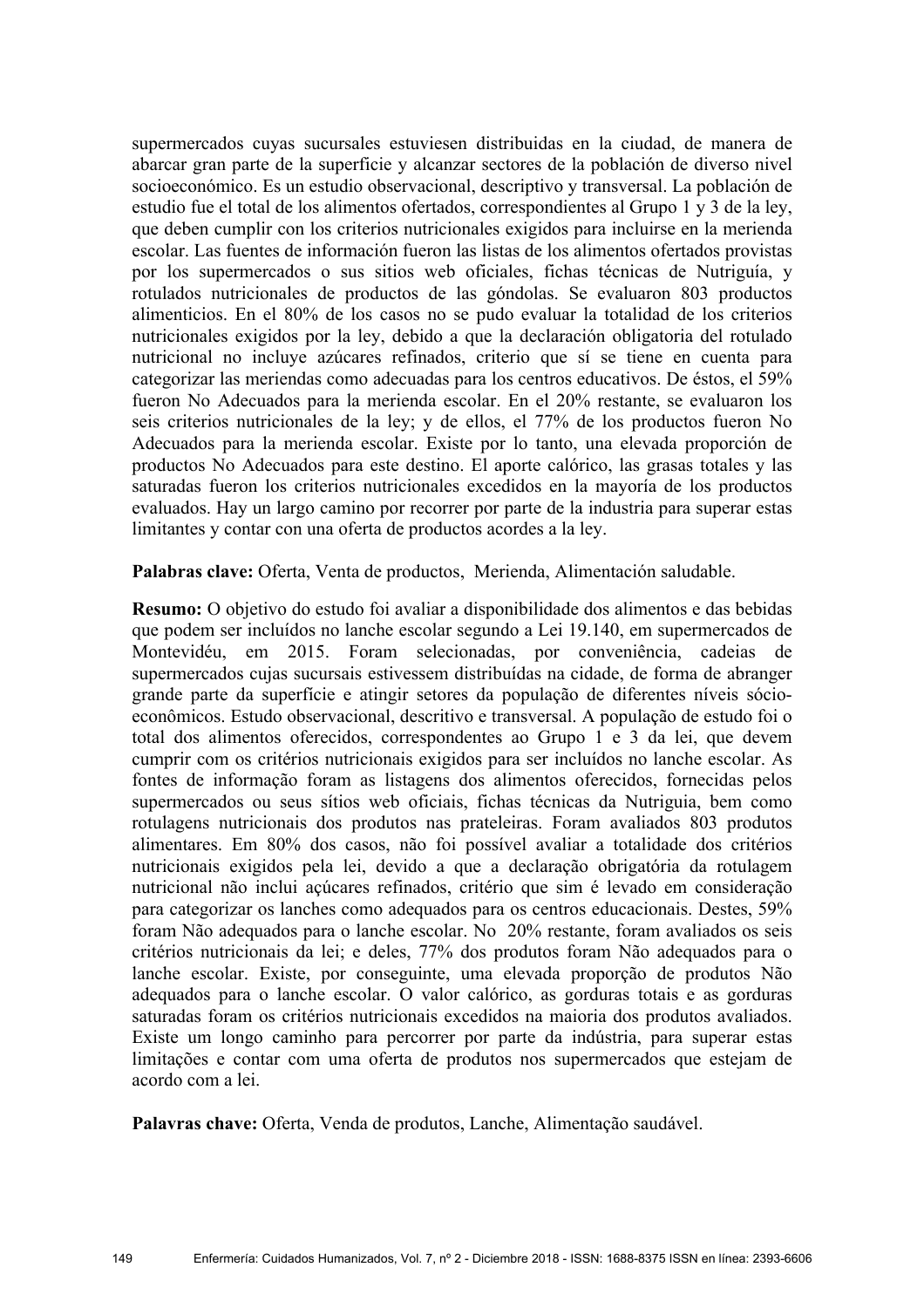# **INTRODUCTION**

Non-communicable diseases (NCDs) have reached epidemic proportions and are the leading cause of death worldwide (1,2). Unfortunately, Uruguay shares the same reality: NCDs are the main cause of morbidity and mortality in this country, being responsible for more than 60% of all deaths (3).

The main risk factors of NCDs are hypertension, hypercholesterolemia, low consumption of fruits and vegetables, excess weight or obesity, lack of physical activity, smoking and excessive consumption of alcohol (4,2). One of the main characteristics of nutrition that scientific evidence relates to NCDs is the high consumption level of foods and/or beverages with low micronutrient content and high content of sugar, saturated fats, trans fatty acids and/or salt, such as sweet or salty snacks (5-7).

The Food and Agriculture Organization of the United Nations (FAO) and the World Health Organization (WHO), assuming that the risk factors of these diseases begin in the early stages of life, have called for preventive actions in the childhood and youth tending to encourage healthy life habits and to highlight the role played by educational centers, identifying them as ideal areas for the promotion of community health (8-10).

In this context, and as part of the political commitment to this public health problem, the uruguayan government approved Law 19140 in October 2013: *Healthy Eating in Education Centers, Rules for its promotion* (11). This law establishes a list of food and drink groups that are nutritionally suitable to be offered in educational centers, and also the nutritional criteria to prepare them (12). The selection of these criteria was based on relevant scientific evidence, considering the nutritional recommendations for the Uruguayan population and the health risks associated with excessive consumption of calories and selected nutrients (13,14). No studies were found evaluating the availability of food that are in accordance with the national regulations regarding school meals.

The knowledge of which foods and beverages comply with this law is very important in order to know if schools and families can find them in supermarkets when planning the snacks of their children and adolescents. We considered that this is a useful contribution for the national organisms and authorities responsible for the elaboration of the healthy snack regulation, the food industry, the authorities of the educational centers and the educational community.

Therefore, the goal of this study is to evaluate the availability of food and beverages that can be included in the school snack according to Law 19140 in supermarkets of Montevideo, in 2015.

### **METHODOLOGY**

It was a quantitative, observational, descriptive and transversal investigation. The data was collected during September, October and November 2015. The study was carried out in six supermarket chains in the city of Montevideo that sold food and beverages. The branches that were selected cover a large area of the city, including sectors of the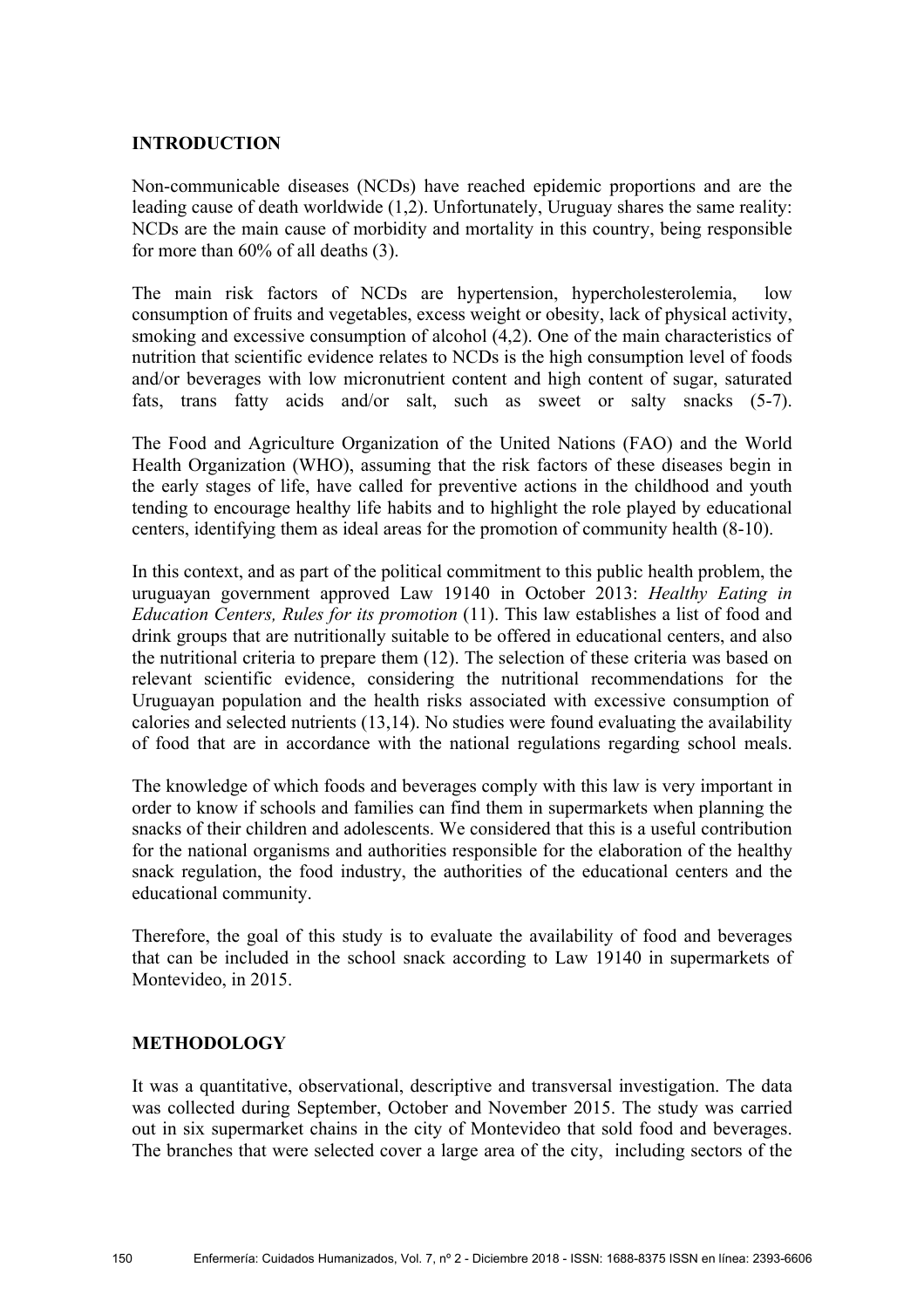population of different socioeconomic levels. These chains authorized the study, provided lists of products with the required information and allowed the visit to their premises in case that more information was required directly from the products on the shelves.

The sources of information were: the lists of foods provided by the supermarkets or posted on their official websites, the products found in the shelves during the visits to selected locals, the technical specifications of Nutriguía (a Spanish clinical nutrition manual), and the nutritional labels of the products.

The study population was the total of the foods corresponding to Group 1: *Natural or minimally processed foods and beverages recommended*, and Group 3: *Processed, packaged foods that comply with adequate limits regarding the caloric and nutrient content* of Law 19140 , which must comply with the nutritional criteria established by the regulations for school snacks (Table 1).

**Table 1. Foods that require their inclusion in the List of Recommended Foods and Drinks for educational centers**

|                | Recommended natural or minimally processed foods and drinks                                                         |  |  |
|----------------|---------------------------------------------------------------------------------------------------------------------|--|--|
| <b>GROUP1</b>  | <i>Minimally processed fresh fruit:</i> peeled and cut in small pieces, dehydrated or<br>in salads, no sugar added. |  |  |
|                | Dried fruits and seeds: no added sugars, salt or fat (not fried); can be natural,<br>baked or toasted.              |  |  |
|                | 100% Natural fruit juices: no sugar or artificial sweeteners added.                                                 |  |  |
|                | <i>Beberages based on vegetables:</i> no sugar or artificial sweeteners added                                       |  |  |
|                | <i>Fluid milk products</i> (fermented milk, yoghurts, etc.) made from whole or skim<br>milk.                        |  |  |
| <b>GRUPO 3</b> | Processed food, packaged, that comply with calories and nutrient<br>requirements                                    |  |  |
|                | Milk desserts made from whole or skim milk.                                                                         |  |  |
|                | Breakfast cereals and cereal bars                                                                                   |  |  |
|                | Biscuits, baked goods and pastry products,.                                                                         |  |  |
|                | Ice Cream: preferentially made from milk.                                                                           |  |  |

Source: Personal Collection (2017)

The sample calculation was not considered, because the heterogeneity of the elements would result in a sample of equal size of the population.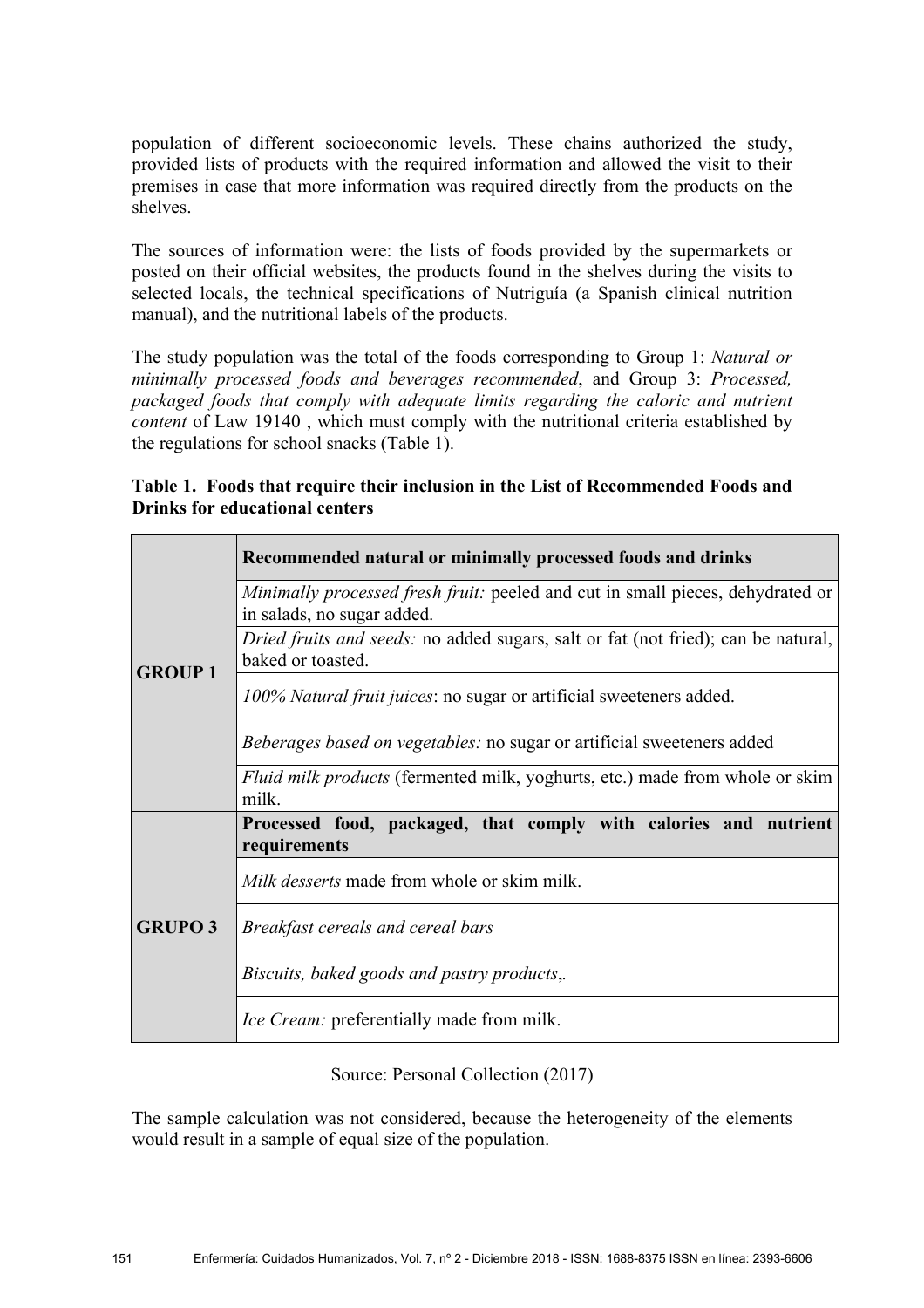The products of Group 2: *Preparations manufactured at the point of sale or homemade containing recommended ingredients in appropriate proportions* were excluded from the study as they do not need to request admission to the List of Food and Drink Groups Recommended by this law (15). The products declared by the Ministry of Public Health (MSP) as not recommended for school meals were also not taken into account for this study (13).

The nutritional criteria of this law correspond to: maximum energy limits, total fats, saturated fats, transgenic fats, refined sugars and sodium that foods can have, either in percentage or per serving. The recommended servings in the regulations are 50 grams for solid food in general, 30 grams for nuts and seeds, and 200 ml for drinks (12, 14). In this study we only considered servings. Regarding trans fats, the upper limit considered was zero, as required by this law, for industrially added trans fats in all products except dairy (*Fluid milk products, milk desserts and ice cream*). In *100% Natural fruit juices and Beverages based on vegetables*, products with non-caloric sweeteners were excluded as established in the regulations.

All presentations were considered in terms of net content of the products, except those of one liter (bags or bottles) for drinkable yoghurts.

The data was processed using Excel spreadsheets and the results were expressed in absolute frequency and percentual relative frequency for groups over 100 products and only in absolute frequency for groups under 100 products. When the amount of (refined) sugars was not declared in the nutritional labeling, "no data" was entered in the form. When the labeling declared the value "zero", or "does not contain any", or "does not provide significant quantities of ..." for all the nutritional criteria evaluated, according to the current biosafety regulations, "0" was entered in the form (16).

The products that did not exceed the maximum limits of any of the six criteria evaluated were qualified as "*Suitable*", and those that exceeded at least one were qualified as "*Unsuitable*". The products in which the data about sugars was missing were declared as "*Suitable*" if they did not exceed any the other five criteria evaluated. This condition was taken into account when considering the results.

The anonymity of the information regarding the commercial brands of the products was preserved.

# **RESULTS**

The population studied included a total of 803 food products. 77% corresponded to Group 3 products of this law, and 23% to Group 1.

In Group 3, most of the products evaluated were *Biscuits, baked goods and pastry products* (64%) and *Breakfast cereals and cereal bars* (24%). In *Biscuits, baked goods and pastry products,* the highest percentages were for salted crackers, 32%, and sweet cookies, 27% (Tables 2 and 3).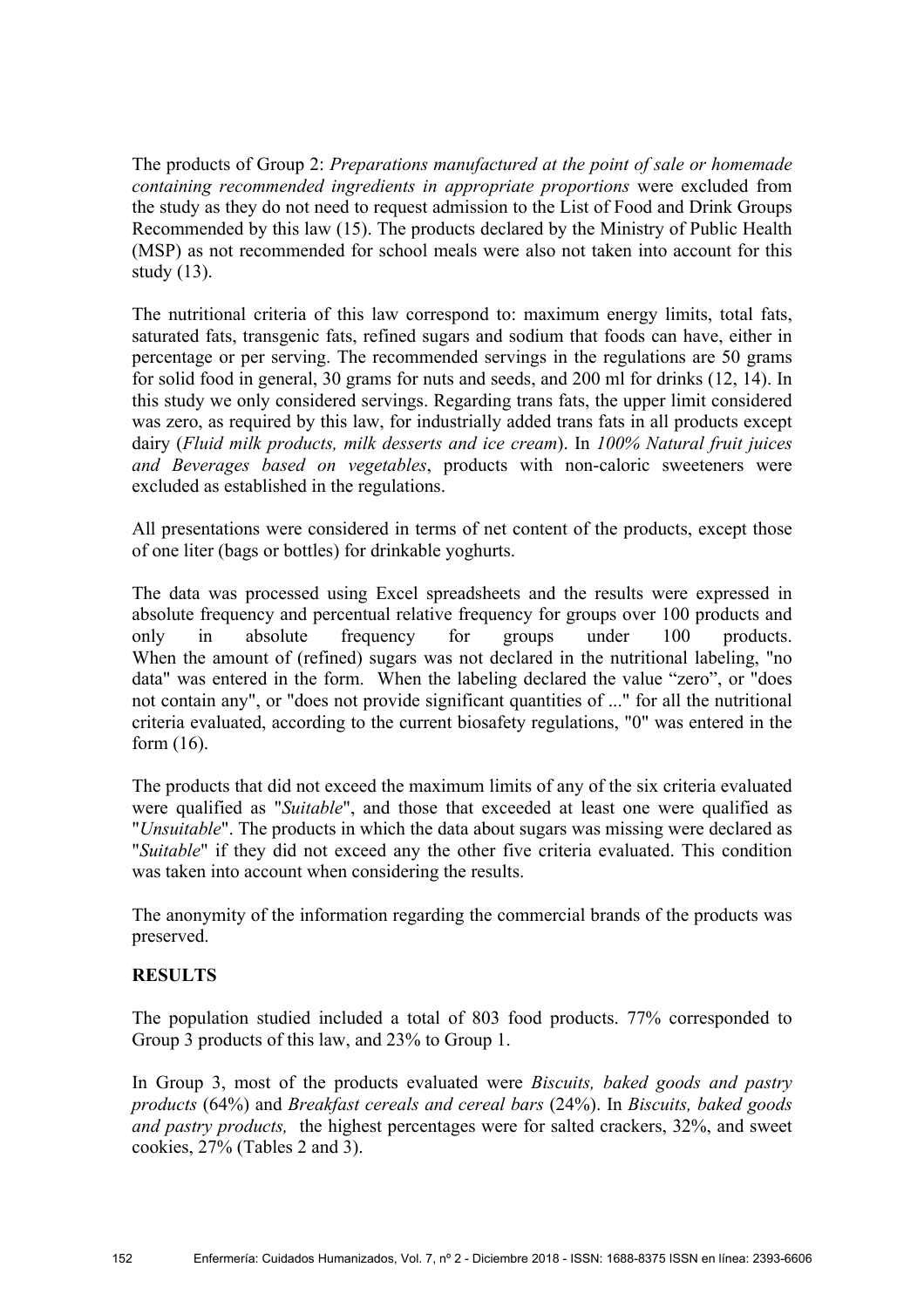|              | A.F. | R.F.<br>$\frac{6}{6}$ | <b>Categories</b>                         | A.F.     | R.F.<br>(%) |
|--------------|------|-----------------------|-------------------------------------------|----------|-------------|
|              |      | 77                    | Milk desserts                             | 44       | 7           |
| Group<br>3   | 620  |                       | Breakfast cereals and cereal bars         | 146      | 24          |
|              |      |                       | Biscuits, baked goods and pastry products | 398      | 64          |
|              |      |                       | Ice creams                                | 32       | 5           |
|              |      |                       | <b>Subtotal</b>                           | 620      | 100         |
| Group        | 183  | 23                    | Minimally processed fruits                | 48       | 26          |
|              |      |                       | Dried fruits and seeds                    | 45       | 25          |
|              |      |                       | 100% Natural fruit juices                 | 13       | 7           |
|              |      |                       | Beberages based on vegetables             | $\theta$ | $\theta$    |
|              |      |                       | Fluid dairy products                      | 77       | 42          |
|              |      |                       | <b>Subtotal</b>                           | 183      | 100         |
| <b>Total</b> | 803  | 100                   |                                           |          |             |

**Table 2. Quantity of evaluated products divided by Groups and categories according to Law 19140**

### Source: Personal Collection (2017)

In Group 1, almost half of the products were *Fluid dairy products* (42%), and the categories *Minimally processed fruits* and *Nuts and seeds* each accounted for a quarter of the products evaluated. In the category *Fluid dairy products*, semi-solid products (for example, yoghurts with fruit) were on top with 61% (Tables 2, 3).

No products of the category *Beverages based on vegetables* were found in the supermarkets considered in the study.

In 80% of the products in this study all of the nutritional criteria required by Law 19140 could not be evaluated because the label did not declare the presence of refined sugars. In the remaining 20% the six nutritional criteria proposed by the law could be evaluated since the refined sugars content was included in the label. The results obtained are presented separately for these two subclasses.

### **Products in which all the nutritional information was available**

In this subclass 60% of the products evaluated were *Biscuits, baked goods and pastry products*, and 30% were *Breakfast cereals and cereal bars.* No products of the type *Nuts and seeds* or *100% Natural fruit juices* were found declaring the presence of refined sugars.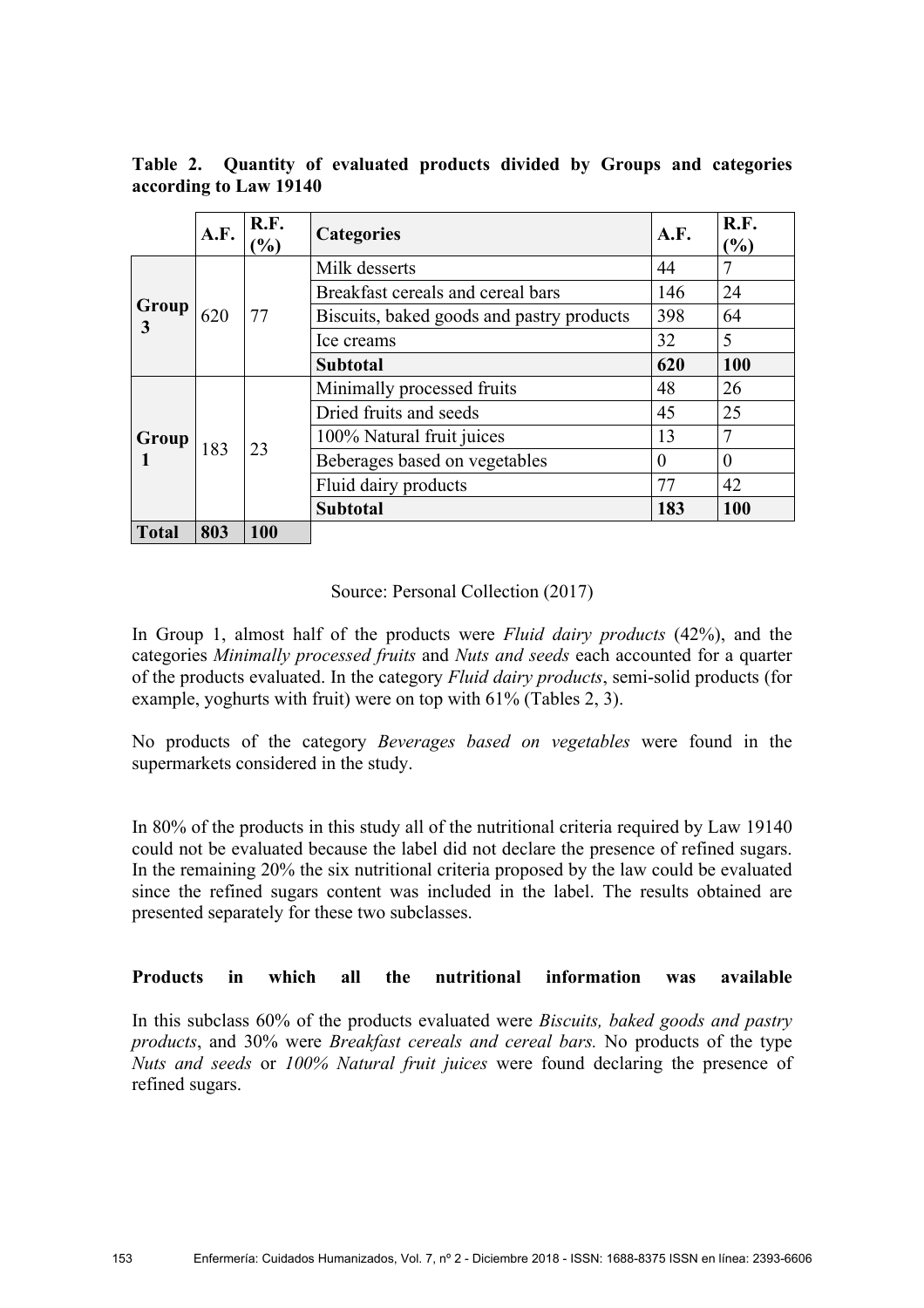**Table 3. Quantity and type of products found in supermarkets from each category of the law.** 

| Group 3                           | <b>Evaluated products</b>      | A.F.             | R.F.<br>(%)      |
|-----------------------------------|--------------------------------|------------------|------------------|
|                                   | Puddings                       | 6                | 14               |
| Milk desserts                     | Creamy desserts                | 38               | 86               |
|                                   | Sub total                      | 44               | 100              |
|                                   | Breakfast cereals and granolas | 71               | 49               |
| Breakfast cereals and cereal bars | Cereal bars                    | 75               | 51               |
|                                   | Sub total                      | 146              | 100              |
|                                   | Alfajores                      | 11               | 3                |
|                                   | Mini cakes                     | 54               | 14               |
|                                   | Rice crackers                  | 20               | 5                |
|                                   | Salty crackers                 | 127              | 32               |
| Biscuits, baked goods and pastry  | Cookies                        | 107              | 27               |
| products                          | <b>Bread sticks</b>            | 23               | 6                |
|                                   | Cupcakes                       | 22               | 5                |
|                                   | Meringues                      | $\overline{4}$   | 1                |
|                                   | <b>Toasts</b>                  | 30               | $\overline{7}$   |
|                                   | Sub total                      | 398              | 100              |
|                                   | Ice Cream Alfajores            | 6                | 19               |
| <b>Ice Creams</b>                 | Ice cream sandwich             | $\overline{3}$   | 9                |
|                                   | Ice cream cup                  | 23               | 72               |
|                                   | Sub total                      | 32               | 100              |
| <b>Group 1</b>                    | <b>Evaluated products</b>      | A.F.             | R.F.<br>(%)      |
|                                   | Dehydrated fruit               | 32               | 67               |
|                                   | Canned fruit                   | 13               | 27               |
| Minimally processed fruits        | Mashed fruit                   | 3                | 6                |
|                                   | Sub total                      | 48               | 100              |
|                                   | Dried fruit                    | 26               | 58               |
|                                   | Mix                            | 14               | 31               |
| Dried fruits and seeds            | Seeds                          | $\overline{5}$   | 11               |
|                                   | Sub total                      | 45               | 100              |
|                                   | Juices                         | 13               | 100              |
| 100% Natural fruit juices         | Sub total                      | 13               | 100              |
|                                   | <b>Drinks</b>                  | $\boldsymbol{0}$ | $\boldsymbol{0}$ |
| Beberages based on vegetables     | Sub total                      | $\boldsymbol{0}$ | $\boldsymbol{0}$ |
|                                   | Drinkable products             | 30               | 39               |
| Fluid dairy products              | Semi-solid products            | 47               | 61               |
|                                   | Sub total                      | 77               | 100              |

Source: Personal Collection (2017)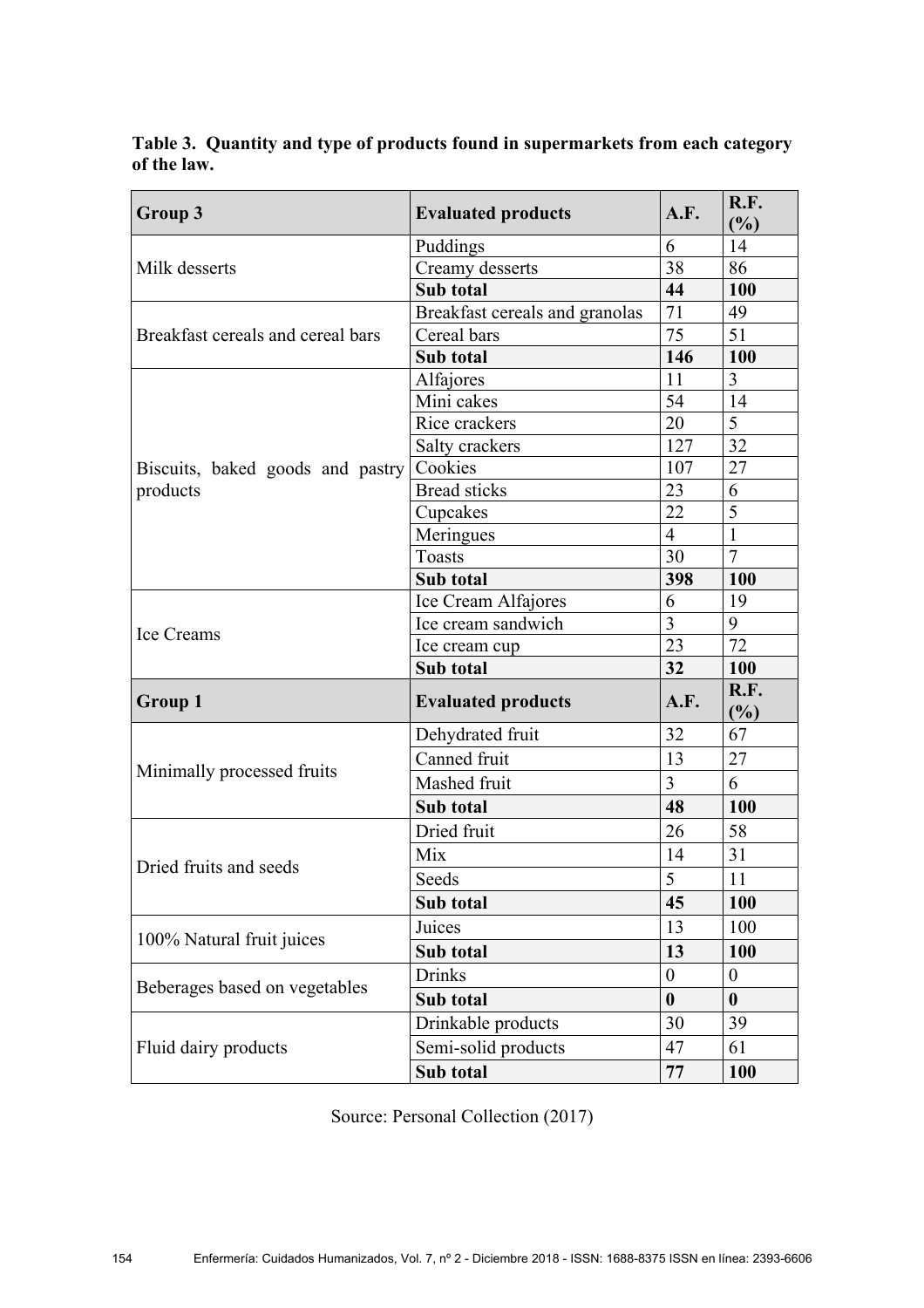# *Unsuitable Products*

77% of the products that had all the nutritional information did not comply with the law. In these *Unsuitable* products, *Biscuits, baked goods and pastry products* and also *Breakfast cereals and cereal bars* were predominant. *Biscuits, baked goods and pastry products* did not comply almost in the totality, and in *Breakfast cereals and cereal bars* almost in two thirds (Table 4).

30% of the *Unsuitable* ones exceeded the maximum limit of three of the nutritional criteria, 3% exceeded five of the criteria, and 2% exceeded the six criteria evaluated (Graph 1).

Of all the products in which all the nutritional information was available, 50% exceeded the limit of caloric intake, 42% exceeded the limit of total fats, 39% exceeded the limit of saturated fats, 39% that of sodium, 20% that of refined sugars, and 12% of the products exceeded the limit of industrial trans fats. No dairy product exceeded the limit of natural trans fats (Graph 2).

# *Suitable Products*

23% of the products in which all the nutritional information was available comply with the law. In these *Suitable* products, *Milk Desserts and Ice Cream* predominated in proportion; in both categories the total of the products evaluated complied. These ice creams corresponded to diet products, reduced in calories and with 0% added sugar; milk desserts were products that declared to be sugar free (Table 4).

| Categorías de alimentos                   | Unsuitable<br>(A.F.) | <b>Suitable</b><br>(A.F.) | <b>Total</b> |
|-------------------------------------------|----------------------|---------------------------|--------------|
| Minimally processed fruits                |                      | 3                         | 4            |
| Dried fruits and seeds                    | 0                    |                           | 0            |
| 100% Natural fruit juices                 |                      |                           | 0            |
| Beberages based on vegetables             |                      |                           | $\theta$     |
| Fluid dairy products                      | $\overline{2}$       |                           | 4            |
| Milk desserts                             | 0                    |                           | 5            |
| Breakfast cereals and cereal bars         | 31                   | 18                        | 49           |
| Biscuits, baked goods and pastry products | 91                   |                           | 98           |
| Ice creams                                |                      | 3                         | 3            |
| Total A.F.                                | 125                  | 38                        | 163          |
| Total R.F. $(\%)$                         | 77                   | 23                        | 100          |

| Table 4. Unsuitable and Suitable products by category. |  |  |  |  |  |
|--------------------------------------------------------|--|--|--|--|--|
|--------------------------------------------------------|--|--|--|--|--|

Source: Personal Collection (2017)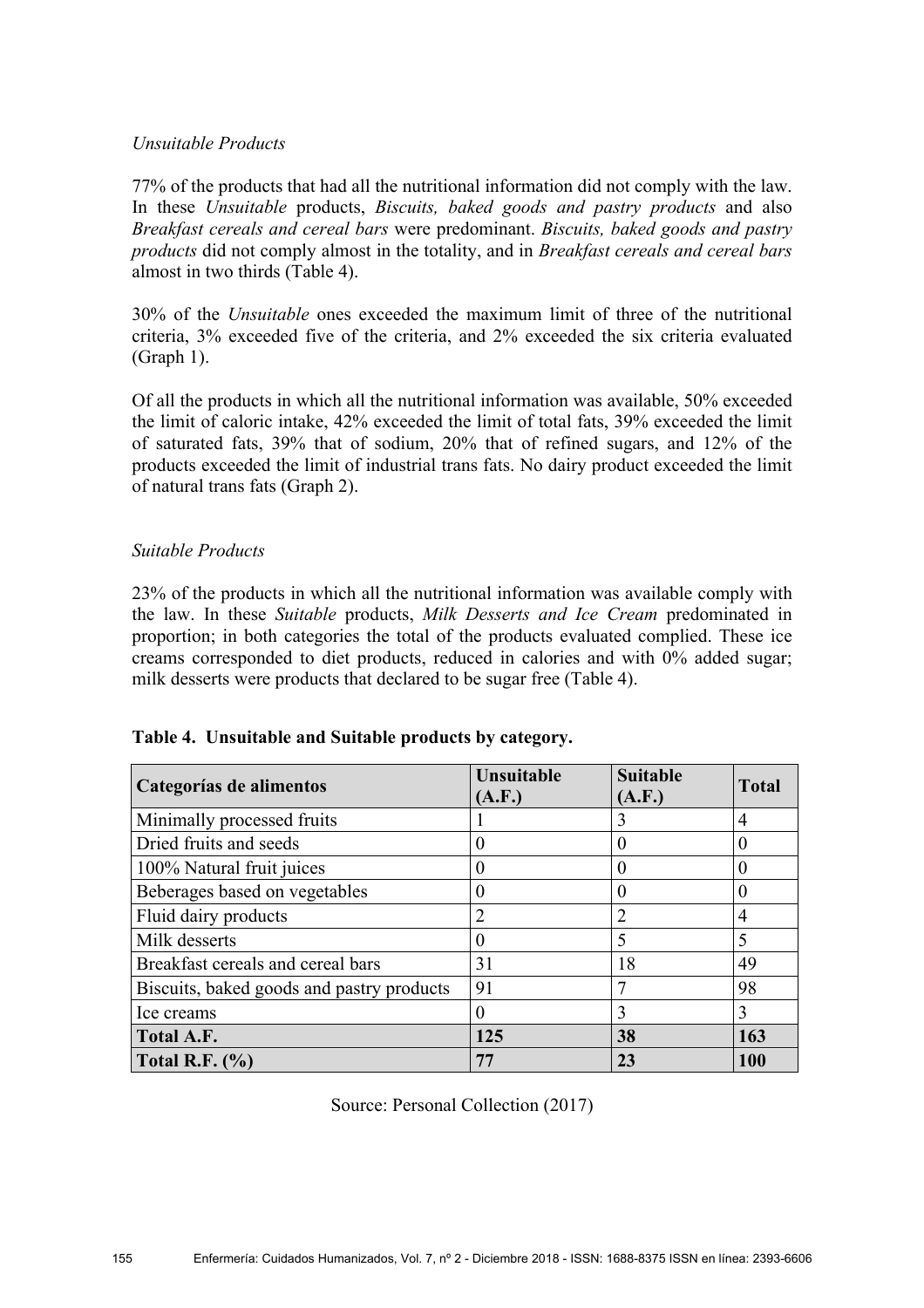There were also products such as canned fruits, drinkable yoghurts, breakfast cereals, granola bars, cereal bars, sweet cookies, and one "alfajor" (a small jelly cookie sandwich).

Of all these, only the drinkable yoghurts, the bars, some sweet cookies and the alfajor were offered in the portions recommended by law or in a smaller quantity.

### **Products that did not have all the nutritional information**

In this subclass, products of all the categories proposed by the law were found (except *Beverages based on vegetables*). 47% of the products evaluated were *Biscuits, baked goods and pastry products* and 15% were *Breakfast cereals and cereal bars.*

*Unsuitable Products* The 59% of the products that did not have all the nutritional information do not conform to the nutritional criteria proposed by the law. In these *Unsuitable* products *Biscuits, baked goods and pastry products*, *Nuts and seeds* and *Breakfast cereals and cereal bars* were predominant, in that order. In the first and second group, almost all, and the third one, more than half (Table 5).

| Category                                  | Unsuitable<br>(A.F) | <b>Suitable</b><br>(A.F.) | <b>Total</b> |
|-------------------------------------------|---------------------|---------------------------|--------------|
| Minimally processed fruits                |                     | 42                        | 44           |
| Dried fruits ans seeds                    | 38                  |                           | 45           |
| 100% natural fruit juices                 |                     | 13                        | 13           |
| Beberages based on vegetables             | 0                   | $\theta$                  | 0            |
| Fluid dairy products                      |                     | 71                        | 73           |
| Milk desserts                             | 0                   | 39                        | 39           |
| Breakfast cereals and cereal bars         | 62                  | 35                        | 97           |
| Biscuits, baked goods and pastry products | 266                 | 34                        | 300          |
| Ice creams                                | 9                   | 20                        | 29           |
| Total A.F.                                | 379                 | 261                       | 640          |
| Total R.F. $(\% )$                        | 59                  | 41                        | 100          |

### **Table 5. Unsuitable and Suitable products by category.**

Source: Personal Collection (2017)

34% of *Unsuitable* products exceeded the maximum limit of one of the nutritional criteria, and 1% exceeded five of them, which in this subclass corresponds to all of the criteria evaluated (Graph 3).

Of the total of products that did not have all the nutritional information, 32% exceeded the limit of total fats, 31% exceeded the required caloric intake limit, 30% exceeded the saturated fats limit, 24% exceeded the sodium limit and 9% exceeded the industrial trans fats limit. No dairy product exceeded the limit of natural trans fats (Graph 4).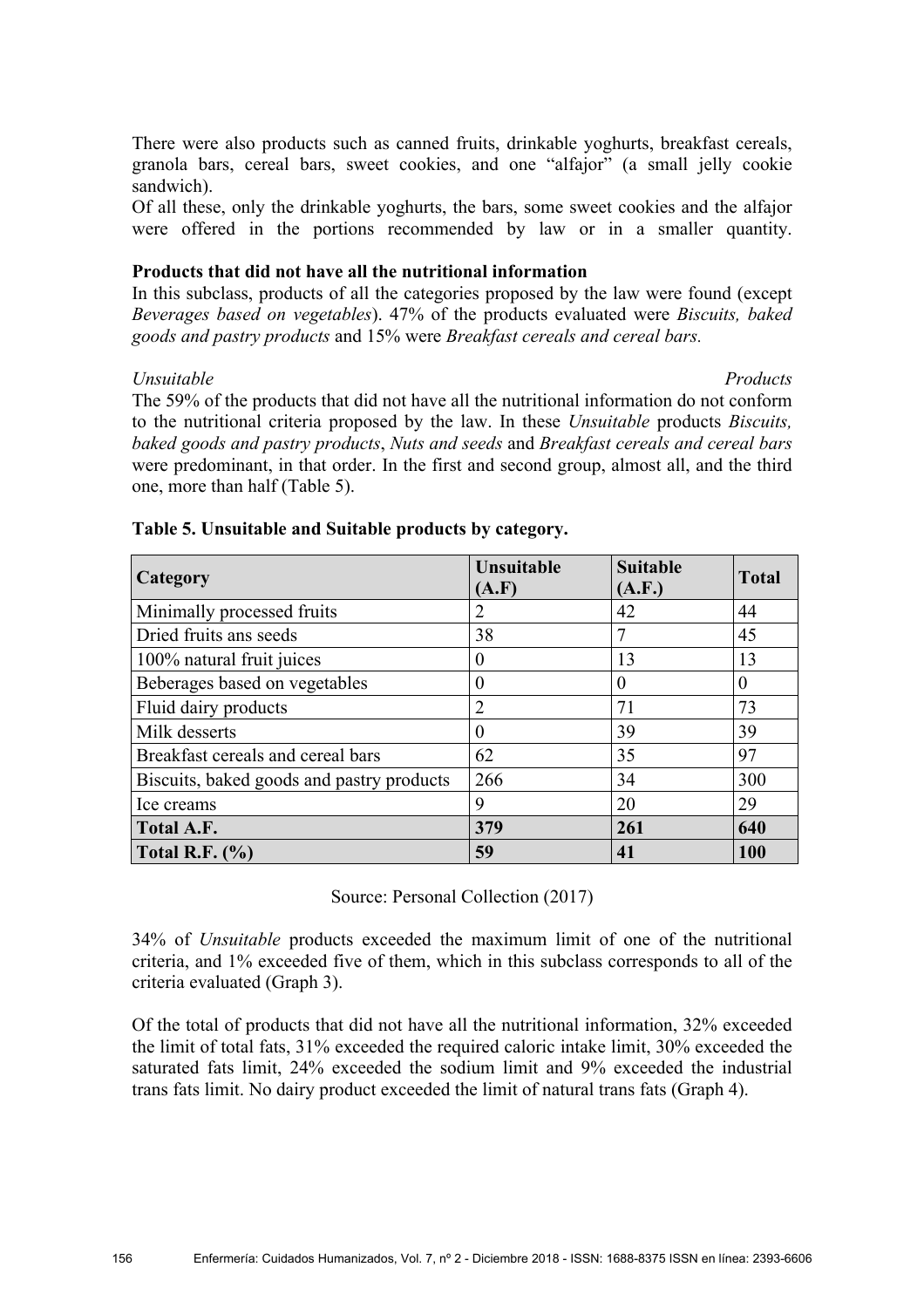### *Suitable Products*

41% of the products that did not have all the nutritional information comply with the law in five of the nutritional criteria (Table 5).

In this condition were *Suitable* all the *100% Natural fruit juices* and the *Milk desserts*; and almost all of the *Minimally processed Fruits and Fluid Milk Products* as well as some products such as: mix of nuts and dried fruits, breakfast cereals, cereal bars, rice crackers, crackers, bread sticks, meringues, toasts and ice creams.

Of all these *Suitable* products, only some dried fruits, some yoghurts, and cereal bars were offered in the portions recommended by law, or in smaller quantities.

# **DISCUSSION**

An exhaustive search of supermarket products was carried out in a large area of the city of Montevideo. We obtained a study population of 803 products, integrated by products corresponding to Groups 1 and 3 of Law 19140, and their categories. Within each category there were many products, leading to a fairly broad idea about the supply of supermarket products that can be included in school snacks.

In the category *Beverages based on vegetables* of Group 1, although it was included, no products were found in the shelves; this could indicate that they are not included in Uruguayan consumption habits, that are not produced, or that they are to be found in special health food stores and not in supermarkets. On the other hand there was a significant number of products culturally associated with the school snacks which could not be considered for this research since the Ministry of Public Health qualifies them as not recommended to be offered in educational centers (13).

It is interesting to note that in 80% of the products studied it was not possible to evaluate all the nutritional criteria proposed by the law in order to determine if it could be included in the school snack list, since the nutritional labeling did not include the content of refined sugars. It is paradoxical that one of the criteria considered key in the prevention and/or control of NCDs is not considered mandatory in the declaration of nutritional labeling according to the current bromatological regulations, therefore not warning consumers.

In other countries such as Chile, that has been working actively to contribute to the reduction of the epidemic of overweight and obesity in the population, the information about sugar content is mandatory in the nutritional labeling of packaged foods (17). In Chile the law of frontal labeling of foods was implemented in 2016, whereby products that have a high content of sugars (among other things) must have a prominent label showing that condition (17). Currently the government of our country, and following the good experience of Chile, has decreed and sent to Parliament the bill that establishes the front labeling of packaged foods, that is, the incorporation of visible labels warning about excess sugar, saturated fats and salt contents. In this way the consumer may have information about the high amount of these nutrients harmful to their health (18). In the two subclasses the predominant products were those belonging to the categories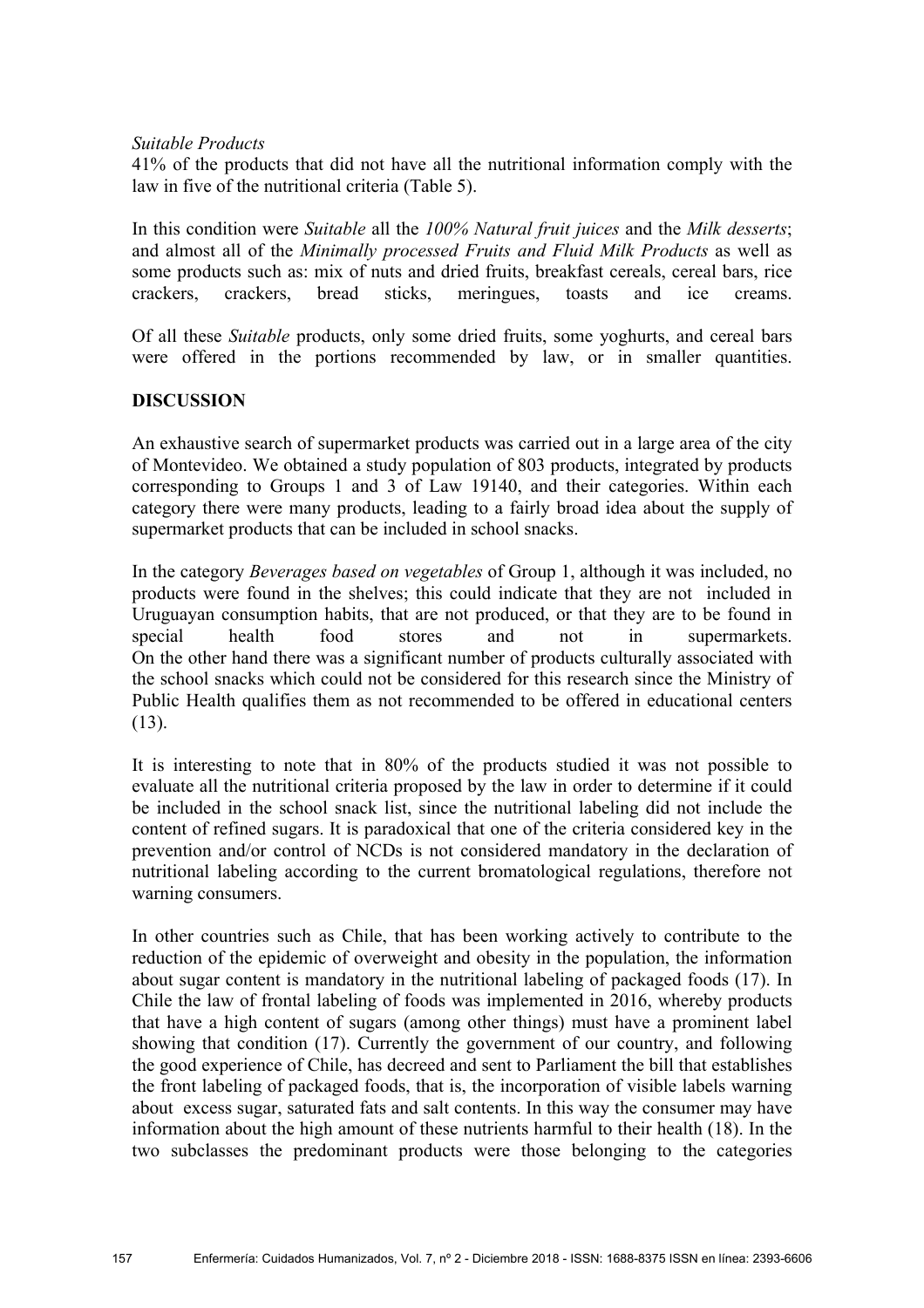*Biscuits, baked goods and pastry products* and *Breakfast cereals and cereal bars*, in that order. In both categories there are foods culturally associated with snack time.

# **Products in which all the nutritional information was available**

77% of these products do not comply with the provisions of the law. This high value is a limitation when opting for recommended foods for school snacks, both to offer them in educational institutions, and for families to buy them.

In proportion, the predominant *Unsuitable* products were *Biscuits, baked goods and pastry products* and then *Breakfast cereals and cereal bars.* The first ones include products such as puddings, rice crackers, crackers, cookies, bread sticks, muffins and toasts. Almost all of the products were *Unsuitable*, so they should not be the first option when choosing products for the school snack. The main nutritional criterion exceeded by these products was the caloric intake and then the total fats, saturated fats and sodium. In the second category, two thirds were *Unsuitable*, so care is required when choosing them. In these products, the main nutritional criteria exceeded were refined sugars and sodium.

These dietary aspects are related to NCDs such as overweight/obesity, cardiovascular disease, hypertension and type 2 diabetes (2,7,19,20,21). That is, children and adolescents would be exposed to these factors and their possible consequences in the short, medium and/or long term. This is also a useful information for the industry, knowing what aspect of the products should be modified to comply with the regulations.

Some aspects that the industry could consider would be: working on the modification of the quality of the fats used, decreasing the contents of saturated fats and increasing the mono and polyunsaturated fats, using vegetable oils instead of animal fat; decrease the amount of total fats, using the necessary ingredients in its low or reduced fat versions, such as skim milk instead of whole milk; decrease the total caloric intake from fats and other macronutrients such as sugars, which can be replaced by non-nutritive sweeteners in small amounts. In addition, the increase in dietary fiber of the products can be taken into account to take advantage of their physiological effects with respect to the reduction of absorption of sugars, fat and cholesterol, and the reduction of the total sodium content.

The nutritional criterion least exceeded was that of industrial trans fats (in less than one eighth of the products). This seems to be a positive aspect to highlight, but it is necessary to consider that according to the normative, values smaller or equal to 0,2 g per portion can be declared as "0" or "it does not contain…", and that the declaration of the list of ingredients of the products was not taken into account in order to determine whether or not trans fats were present.

On the other hand, in the *Unsuitable* products the number of products was counted according to the number of nutritional criteria that exceeded the limit required by law, understanding that a product that exceeds just one of the criteria is not as bad as a product that exceeds more than one or, to the extreme, all the criteria. This means that a product that exceeds only one criterion is more feasible to be modified by the industry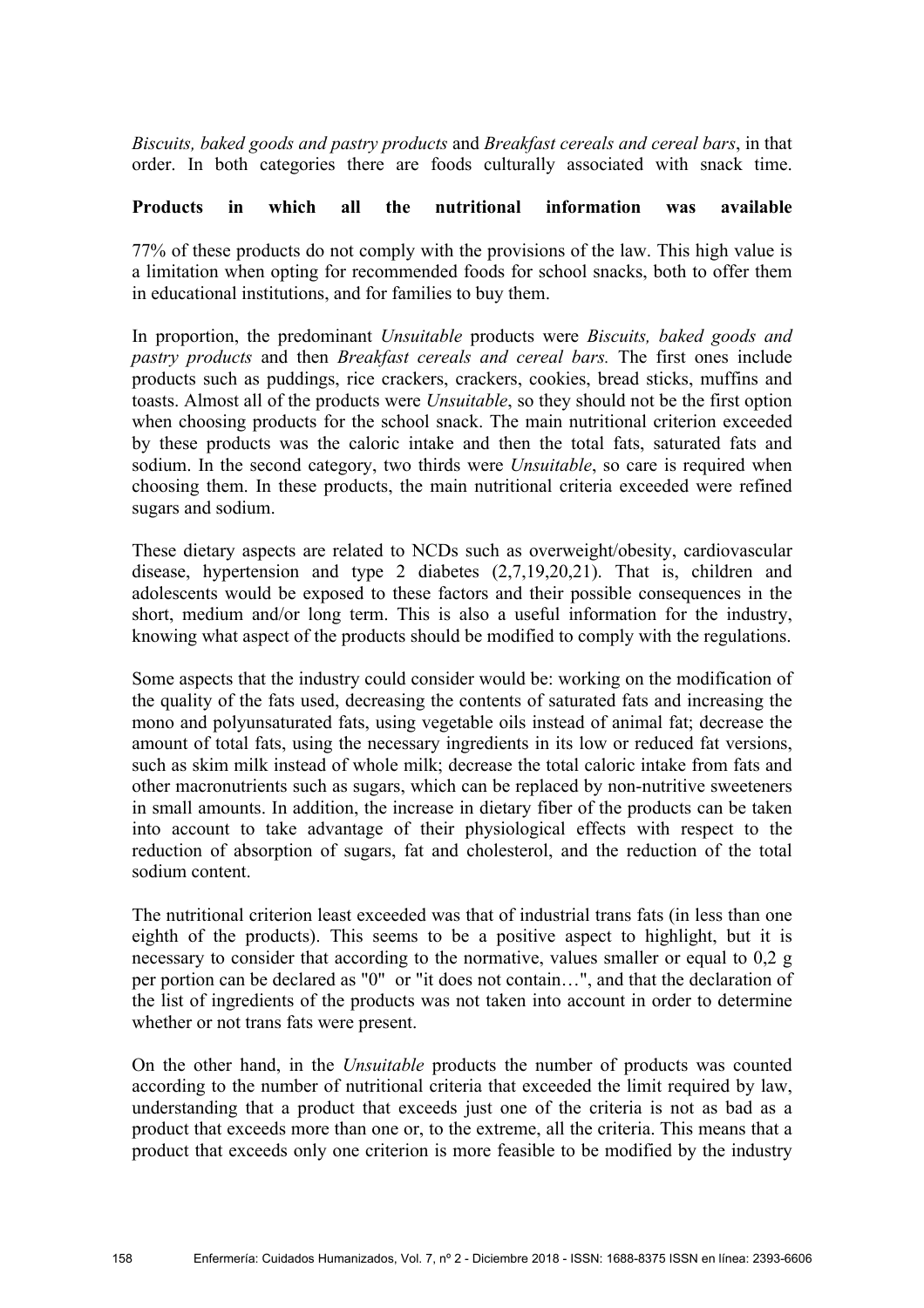to comply with the law than a product that exceeds more than one, or all. Fortunately only 3% and 2% of the products exceeded the required limit of five and six nutritional criteria respectively but almost two thirds of the *Unsuitable* products exceeded the limit of three nutritional criteria (half of the criteria required by law). This high proportion of products in place that deviate from what is required in half of the criteria shows a long road to travel for the food industry, if they seek to adapt to what is recommended by law for primary and high school children.

Only 23% of the products evaluated on the market comply with the provisions of the law; that is, less than a quarter can be recommended for school meals. The following questions arise: should the law be less demanding in terms of the maximum limits required, considering that it is aimed at the entire primary school and high school population, regardless of their nutritional status?, or should the food industry modify the nutritional composition of most of its products, or at least those that are culturally chosen for snack time within the educational centers?

At the time of choosing the focus should be placed, according to the *Suitable* product list, in: canned fruits, drinkable yoghurts, milk desserts (creams), breakfast cereals, granolas, cereal bars, cookies, alfajores and diet or reduced in calories ice cream. However, of all of them, only drinkable yoghurts, bars, some sweet cookies and the only suitable alfajor found were offered in the quantities recommended by law or smaller. The rest was presented in large quantities, which means that in order to be offered in the school or to be taken from home, a previous fractioning and a suitable new packaging are needed. For some products, such as breakfast cereals or sweet cookies, fractioning and re-packaging would not be complicated; but for others, such as milk and ice cream desserts, it could be more complex. In other words, if to start with there was already a small number of *Suitable* products available, when taking into account the portion in which those foods should be consumed during school recess then we get an even smaller number of products that can be consumed as a snack.

### **Products that did not have all the nutritional information**

59% of these products do not comply with the provisions of the law. This high percentage (which could be higher if refined sugars could be evaluated) is also a limitation when choosing recommended foods for snacking.

The *Unsuitable* products that predominated were *Biscuits, baked goods and pastry products*, *Nuts and seeds* and *Breakfast cereals and cereal bars*. In the first two categories mentioned almost all of them were *Unsuitable*, so they should not be the first option when choosing products for school meals. In the third category, more than half were *Unsuitable*, requiring also a careful choice.

In *Biscuits, baked goods and pastry products* the main nutritional criterion exceeded was the caloric intake, then the saturated fats and sodium. In *Nuts and seeds*, the main criterion exceeded was that of total fats in all the products. In *Breakfast cereals and cereal bars*, the main criteria exceeded were the caloric intake and total fat. Again we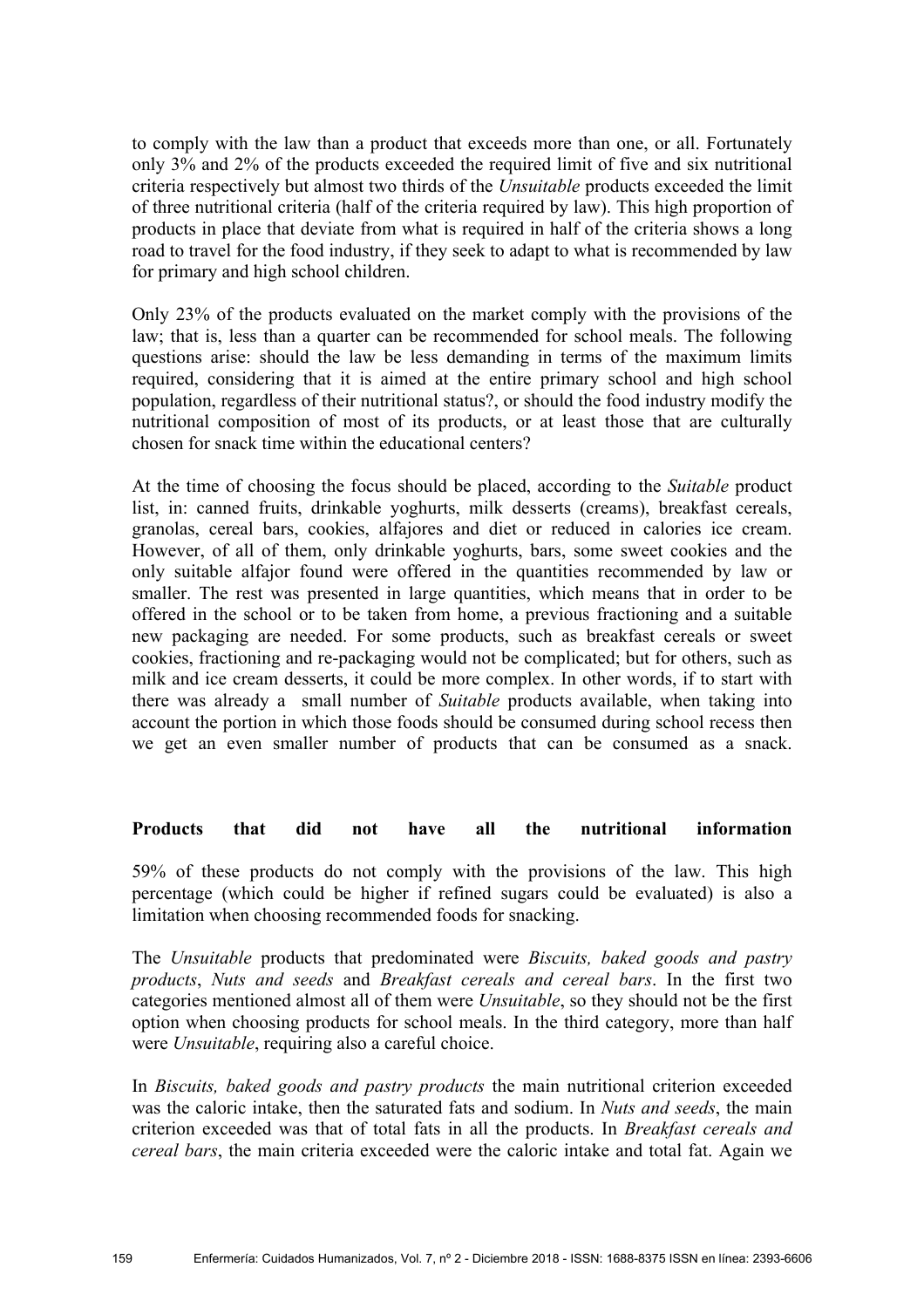can highlight here the relationship of these dietary factors with the NCDs already mentioned, so it would be important to adjust the maximum content of these nutrients in the products present in the supermarkets in Montevideo. Possible modifications to be made by the industry have already been discussed in the previous section. In this subclass also the nutritional criterion less exceeded was that of industrial trans fats, but the pertinent considerations regarding this point were already mentioned before.

Fortunately, just 1% of the products exceeded the required limit of five nutritional criteria (all the criteria in this subpopulation). Then, almost a third exceeded the limit of three nutritional criteria. The industry has an important job to do in terms of the modification of these products in order to expand the offer according to what is proposed for the school snack.

41% of the products evaluated on the market comply with the provisions of the law (if hypothetically they do not exceed the limit of refined sugars); that is, less than half of the products could be recommended for a school snack. Although this percentage is almost twice the percentage found for the other subclass, it must be taken into account that it is low in all cases, and that, as explained, it would be necessary to evaluate the mentioned sugars.

When choosing among the appropriate products the focus should be placed in: *100% Natural fruit juices, Milk desserts, Minimally processed fruits*, and *Fluid dairy products*. However, of all of them very few were presented in the recommended portions for the school snack or in smaller quantity. They have to be fractioned and repacked.

No studies were found on the evaluation of the availability of food and beverages that comply with the national regulations regarding school meals, nor relevant international studies in countries of Latin America. For this reason, the results presented could not be compared with other investigations.

# **CONCLUSIONS**

In 80% of the population studied it was not possible to evaluate all the nutritional criteria proposed by Law 19140 to determine if a product could be included in the school snack, because the mandatory declaration of nutritional labeling does not include refined sugars. It would be important to consider the modification of the mandatory nutritional labeling so that it includes contents of refined sugars, a dietary factor strongly related to several of the most prevalent NCDs.

In the two subclasses, the predominant products were, in the first place, those belonging to the categories *Biscuits, baked goods and pastry products*, and secondly. *Breakfast cereals and cereal bars*. This can be taken into account to innovate in the development of other types of healthy products that comply with the law, thus expanding the variety of products available for the school snack.

In both subclasses of the present investigation the proportion of *Unsuitable* products exceeded by far the *Suitable* products. This high proportion of *Unsuitable* products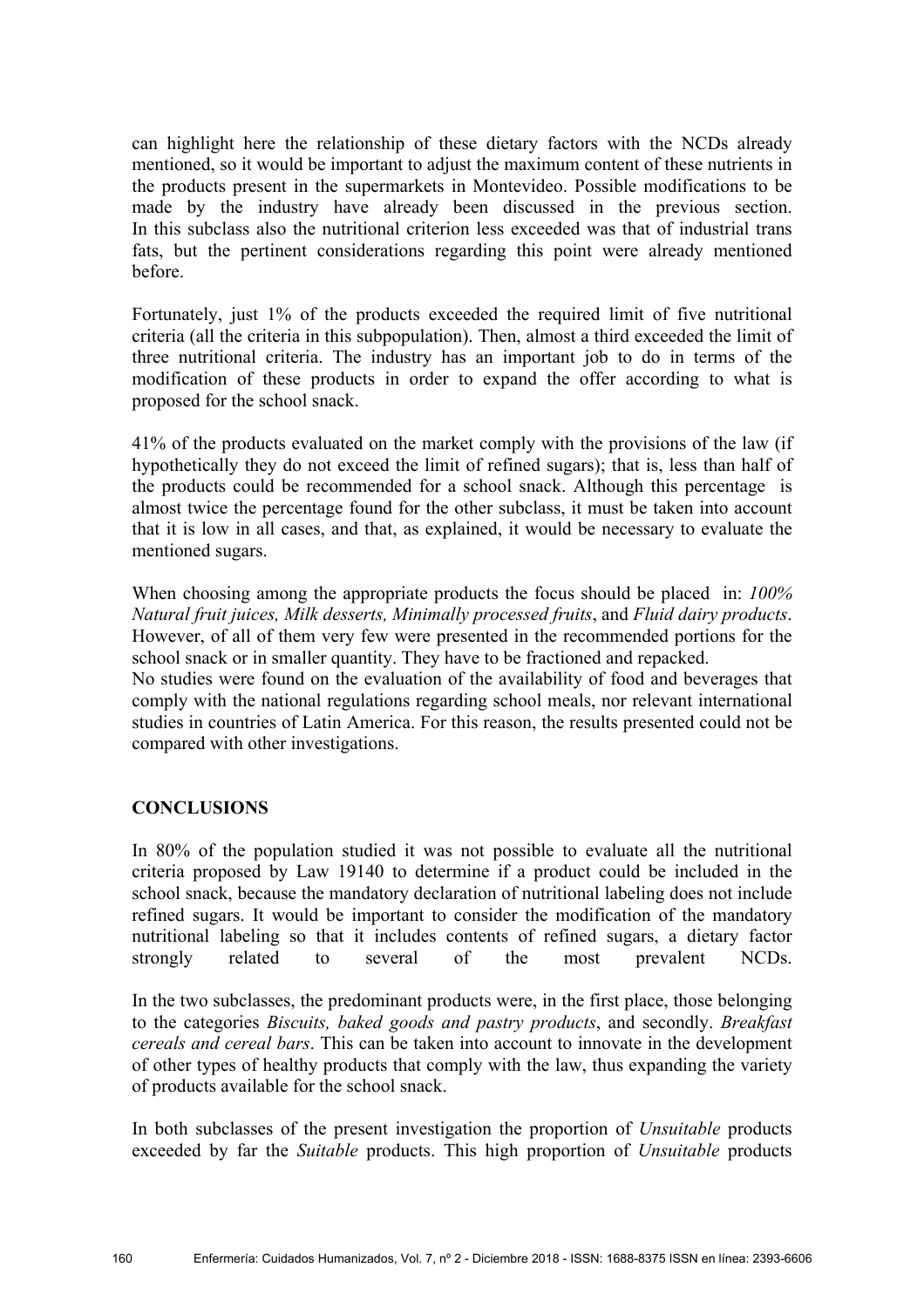supposes a limitation at the time of opting for foods recommended for school snack. It is obvious that there is a need to work hard with the industry to develop new healthy products that comply with the regulations, or to modify existing ones so that they meet the nutritional criteria proposed by the law. The industry could consider making changes to the quality of the fats (decreasing saturated fats and increasing mono and polyunsaturated fats) and using vegetable oils instead of animal fat. Also decreasing the contribution of total fats, using the necessary ingredients in its low fat versions such as skim milk instead of whole milk; and in decreasing the total caloric intake as a consequence. The decrease in total sugar and sodium intake can also be managed. In addition, the increase in dietary fiber of the products can be taken into account in order to take advantage of their physiological effects with respect to the reduction of absorption of sugars, fat and cholesterol.

The main nutritional criteria exceeded by the *Unsuitable* products, in both subclasses studied were the caloric intake, total fats and saturated fats, and then sodium. Refined sugars and industrial trans fats were also exceeded, although in a smaller number of products. This information would facilitate the work of the industry since it is useful to focus on those nutrients when modifying existing products.

With regard to the quantity offered, in grams or milliliters it was found that few of the *Suitable* products are presented in the amounts recommended for the school snack; they need to be fractioned and repackaged. This means that the industry should also work on this aspect, modifying the presentations of existing products and offering them in the portions recommended by law.

After carrying out this research, it can be concluded that there are few adequate options in the market for school meals, as recommended by Law 19140: *Healthy Eating in Education Centers, Rules for their promotion.*

Finally we want to emphasize that making the school snack a healthy intake, although it does not solve the problem of overweight/obesity of children and adolescents, is a key tool that contributes to its solution. It is necessary, as declared by PAHO and WHO, a response and multisectoral commitment, by governments and many sectors of society, both public and private, to curb or control the NCD epidemic.

# **REFERENCIAS BIBLIOGRÁFICAS**

- 1. Organización Mundial de la Salud [internet]. Ginebra: OMS; 2011 [2015; cited 15 Ago 2016]. Informe sobre la situación mundial de las enfermedades no trasmisibles 2010: Resumen de orientación [20 screens]. Availabe at: http://www.who.int/nmh/publications/ncd\_report\_summary\_es.pdf
- 2. Organización Mundial de la Salud. Dieta, nutrición y prevención de enfermedades crónicas. Informe de un Grupo Científico de la OMS. Ginebra: OMS; 2003. Serie de Informes Técnicos: 916. Availabe at: http://www.who.int/nutrition/publications/obesity/WHO\_TRS\_916\_spa.pdf?ua=1
- 3. Ministerio de Salud Pública. [internet]. Montevideo: MSP; 2006 [2015; cited 28Agosto2016]. 1º Encuesta Nacional de Factores de Riesgo de Enfermedades Crónicas No Transmisibles [33 screens]. Availabe at: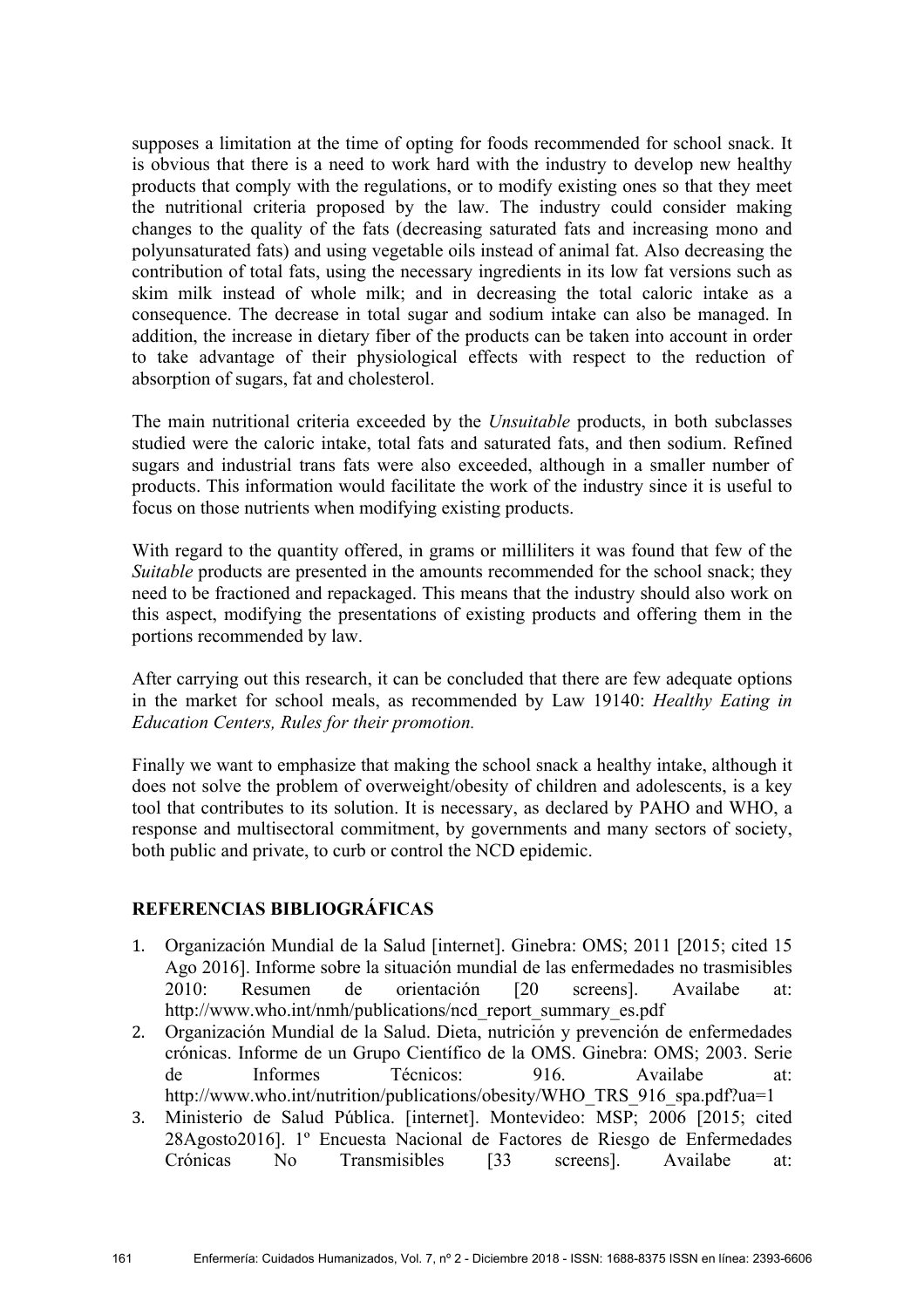http://www.msp.gub.uy/sites/default/files/archivos\_adjuntos/1er\_enfrecnt\_2006\_1. pdf

- 4. Organización Mundial de la Salud [internet]. Ginebra: OMS; [2015; cited 28 Ago 2015]. Estrategia mundial sobre régimen alimentario, actividad física y salud: meta general [1 screen]. Availabe at: http://www.who.int/dietphysicalactivity/strategy/eb11344/strategy\_spanish\_web.pd f
- 5. Organización Panamericana de la Salud [internet] Washington D.C.: OPS; 2014 [2015; cited 28 Ago 2016]. Plan de acción para la prevención del sobrepeso y obesidad en la niñez y la adolescencia [39 screens]. Availabe at: http://www.paho.org/hq/index.php?option=com\_docman&task=doc\_view&Itemid= 270&gid=28899&lang=es
- 6. American Institute for Cancer Research [internet]. Washington D.C.: AIRC; 2007 [2015; cited 29 Agos 2016]. Food, Nutrition, Physical Activity, and the Prevention of Cancer: a Global Perspective [537 screens]. Availabe at: http://www.aicr.org/assets/docs/pdf/reports/Second\_Expert\_Report.pdf
- 7. Organización Mundial de la Salud [internet]. Ginebra: OMS; [2016; cited 29 Ago 2016]. Comisión para acabar con la obesidad infantil: Informe de la Comisión para acabar con la obesidad infantil [1 screen]. Availabe at: http://www.who.int/endchildhood-obesity/publications/echo-report/es/
- 8. Olivares S, Yáñez R, Díaz N. Publicidad de alimentos y conductas alimentarias en escolares de 5° a 8° básico. Rev. chil. nutr. [revista en la Internet]. 2003 Abr [cited 15 Ago 2016]; 30 (1). Availabe at: http://dx.doi.org/10.4067/S0717- 75182003000100005.
- 9. Organización Mundial de la Salud [internet]. Ginebra: OMS; [2016; cited 28 Ago 2016]. Informe sobre la situación mundial de las enfermedades no transmisibles 2014 [1 screen]. Availabe at: http://www.who.int/nmh/publications/ncd-statusreport-2014/es/
- 10. Unión Internacional de promoción de la salud y educación para la salud [internet] St. Denis: UIPES; 2009 [cited 29 Ago 2016]. Generar escuelas promotoras de salud: pautas para promover la salud en la escuela [4 screens]. Availabe at: http://www.iuhpe.org/images/PUBLICATIONS/THEMATIC/HPS/HPSGuidelines \_SP.pdf
- 11. Alimentación saludable en los centros de enseñanza. Normas para su promoción. Ley 19.140 de 11 de octubre. Boletín Diario Oficial, nº 28830, (28 -  $10 - 2013$ .
- 12. Criterios nutricionales de referencia para el listado de alimentos recomendados. Ministerio de Salud Pública, Ordenanza Ministerial nº 116/104, 11 de marzo 2014
- 13. Ministerio de Salud Pública [internet]. Montevideo: MSP; 2014 [2015; cited 28 Ago 2016]. Recomendaciones de buenas prácticas para la implementación de
- cantinas y quioscos saludables en las instituciones educativas [75 screens]. Availabe at: http://www.msp.gub.uy/sites/default/files/archivos\_adjuntos/Manual%20de%2 0recomendaciones%20de%20Buenas%20Practicas.pdf
- 14. Ministerio de Salud Pública [internet]. Montevideo: MSP; 2014 [actualización 2015; cited 29 Ago 2016]. Lineamientos para la venta y publicidad de alimentos en centros de enseñanza primaria y secundaria públicos y privados del país. Documento técnico [25 screens]. Availabe at: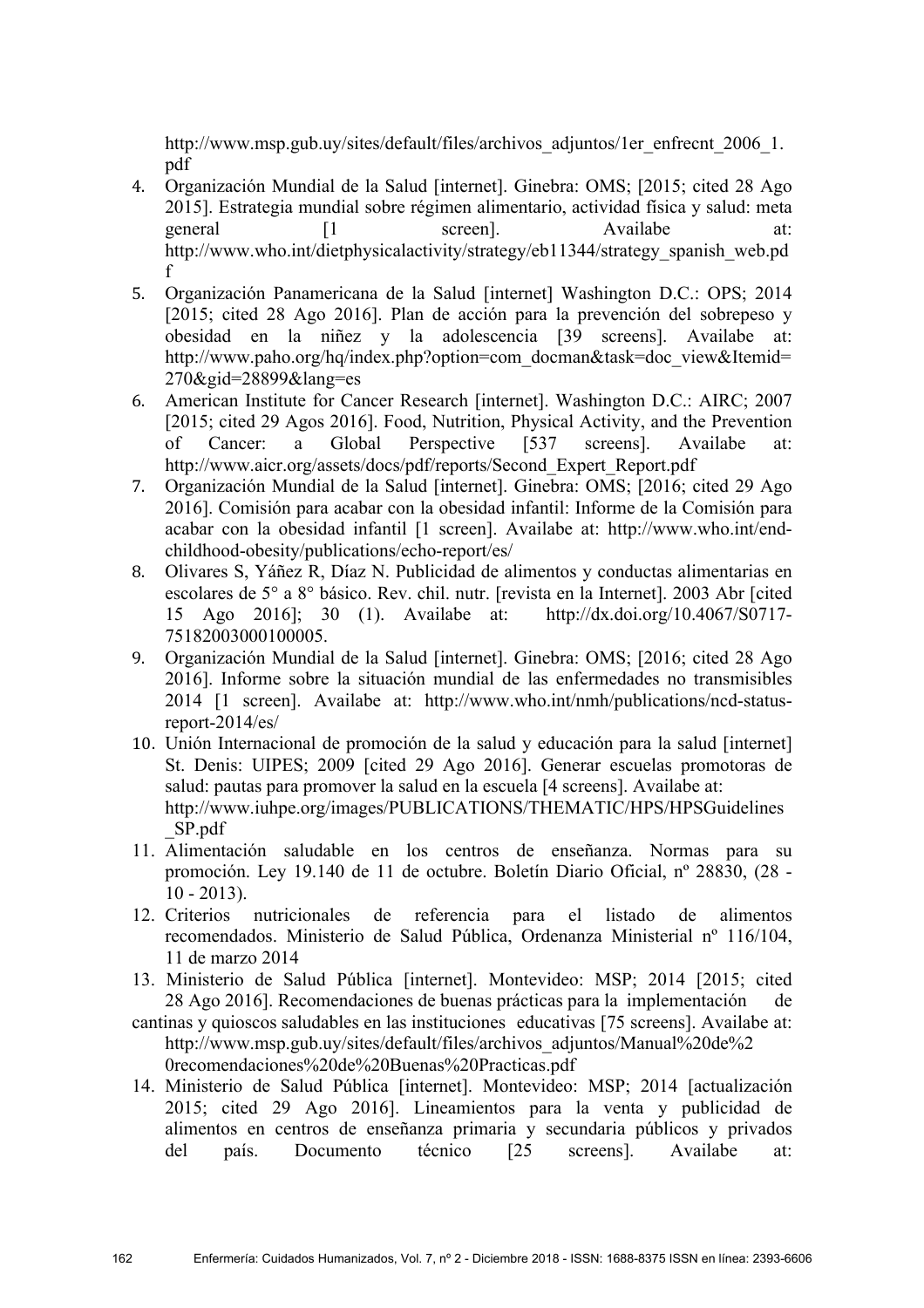http://www.msp.gub.uy/sites/default/files/archivos\_adjuntos/Lineamientos\_nut ricionales para %20la venta %20de %20alimentos en centros educativos v 2.pdf

- 15. Escuelas promotoras de salud. [internet]. Montevideo: MSP; [cited 29 Ago
- 2016]. Preguntas frecuentes [2 screens]. Availabe at: http://escpromotorasdesalud.weebly.com/uploads/1/3/9/4/13940309/pregunt as \_frecuentes\_.pdf
- 16. Aprobación de resoluciones GMC nº 26/03, 44/03, 46/03 y 47/03 Mercosur. Reglamento Bromatológico Nacional. Decreto nº 117/006, 27 marzo 2014.
- 17. Ministerio de Salud [internet]. Santiago: Minsal; [2018; cited 7 Sep 2018]. Ley de Alimentos Manual Etiquetado nutricional. [1 screen]. Availabe at: http://www.minsal.cl/ley-de-alimentos-manual-etiquetado-nutricional/
- 18. Ministerio de Salud Pública [internet]. Montevideo: MSP; [2018; cited 7 Sep
- 2018]. Poder Ejecutivo emitió decreto y proyecto de ley sobre rotulado frontal de alimentos envasados. [1 screen]. Availabe at: http://www.msp.gub.uy/noticia/poder-ejecutivo-emiti%C3%B3-decreto-yproyecto-de-ley-sobre-rotulado-frontal-de-alimentos

19. Sociedad Uruguaya de Aterosclerosis, Sociedad Uruguaya de Cardiología. 1er. Consenso Nacional de Aterosclerosis: Recomendaciones para la prevención y el tratamiento de la Aterosclerosis. Montevideo: Sociedad Uruguaya de

- Aterosclerosis; 2004. 20. Sociedad Uruguaya de Hipertensión Arterial. Hipertensión Arterial: 3er. Consenso Uruguayo. Montevideo: S.U.H.A.; 2005
- 21. Organización Mundial de la Salud [internet]. Ginebra: OMS; [2016; cited 29 Ago 2016]. Biblioteca electrónica de documentación científica sobre medidas

nutricionales: Reducir la ingesta de sodio para reducir la tensión arterial y el riesgo de enfermedades cardiovasculares en adultos [1 screen]. Availabe at: http://www.who.int/elena/titles/sodium\_cvd\_adults/es/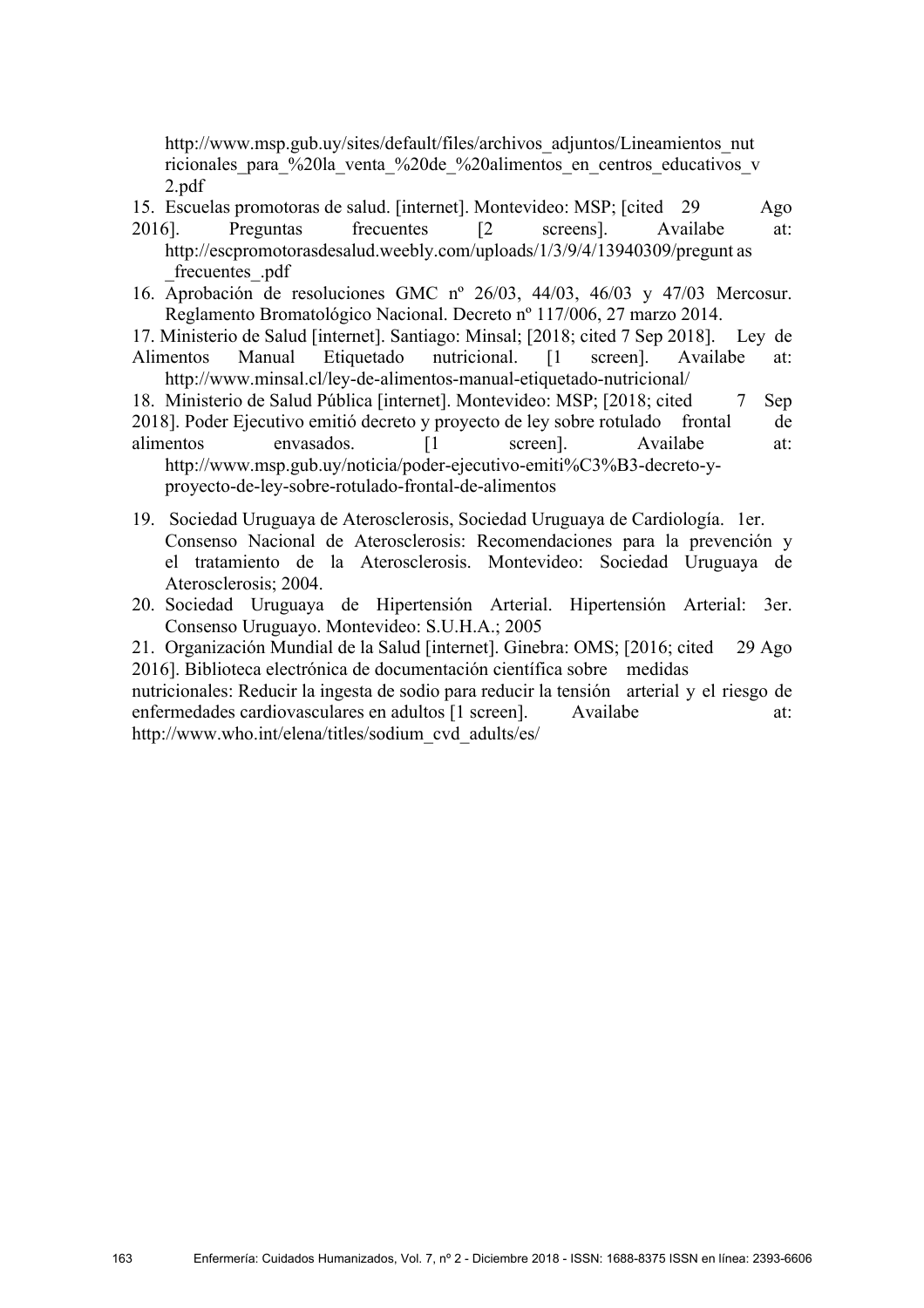### **ANNEXES**



**Graph 1. Percentage of Unsuitable products that exceed one or more nutritional criteria.**

Source: Personal Collection (2017)





Exceed in: 1) Calories; 2) Total fats; 3) Saturated fats; 4) Industrial trans fats; 5) Natural trans fats; 6) Refined sugars; 7) Sodium.